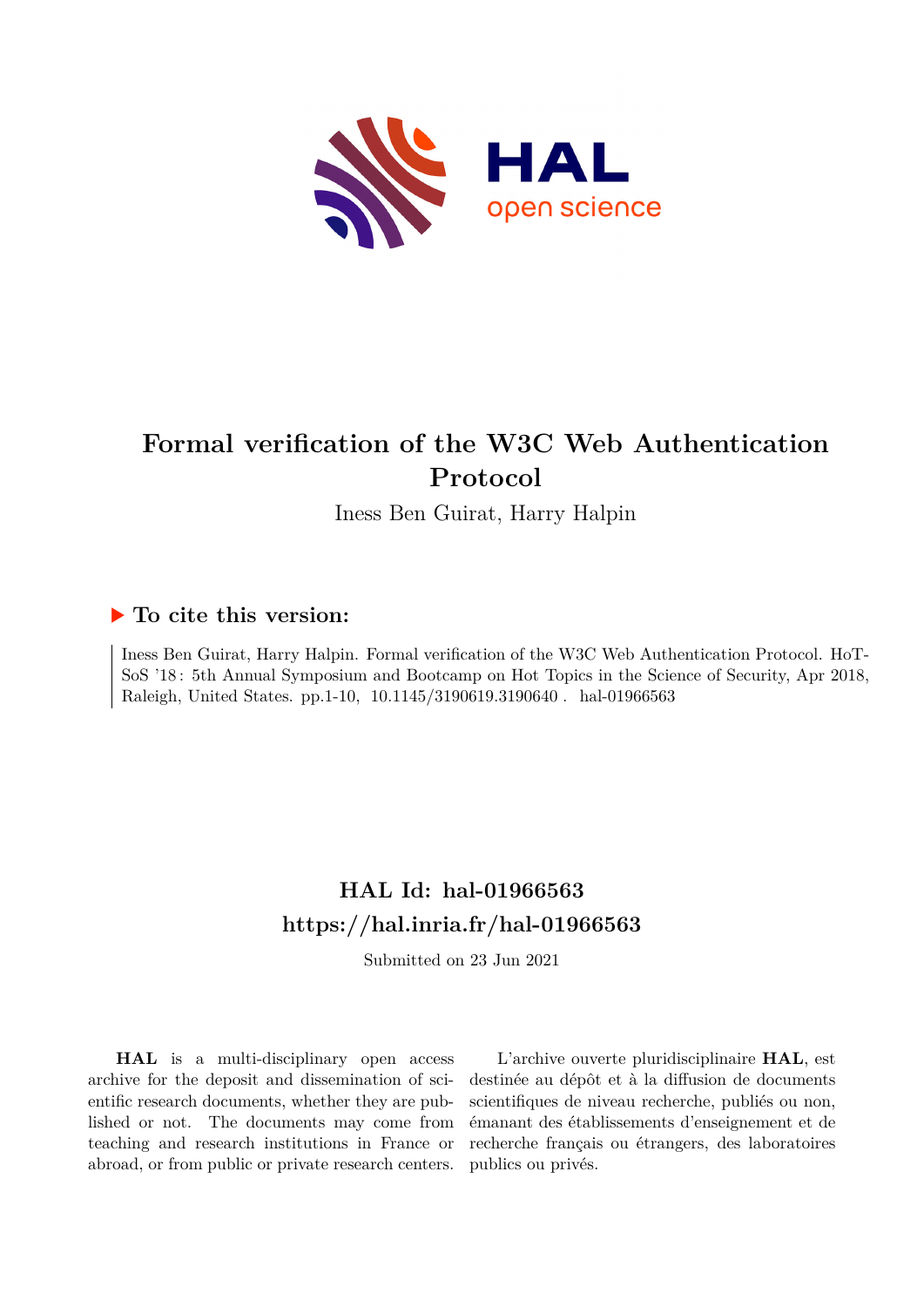## Formal Verification of the W3C Web Authentication Protocol

Iness Ben Guirat INSAT Tunis, Tunisia inessbenguirat@gmail.com

## ABSTRACT

The science of security can be set on firm foundations via the formal verification of protocols. New protocols can have their design validated in a mechanized manner for security flaws, allowing protocol designs to be scientifically compared in a neutral manner. Given that these techniques have discovered critical flaws in protocols such as TLS 1.2 and are now being used to re-design protocols such as TLS 1.3, we demonstrate how formal verification can be used to analyze new protocols such as the W3C Web Authentication API. We model W3C Web Authentication with the formal verification language ProVerif, showing that the protocol itself is secure. However, we also stretch the boundaries of formal verification by trying to verify the privacy properties of W3C Web Authentication given in terms of the same origin policy. We use ProVerif to show that without further mandatory requirements in the speci fication, the claimed privacy properties do not hold. Next steps on how formal verification can be further integrated into standards and the further development of the privacy properties of W3C Web Authentication is outlined.

## **KEYWORDS**

formal verification, ProVerif, authentication, W3C Web Authentication, science of security

#### ACM Reference Format:

Iness Ben Guirat and Harry Halpin. 2018. Formal Verification of the W3C Web Authentication Protocol. In HoTSoS '18: Hot Topics in the Science of Security: Symposium and Bootcamp, April 10–11, 2018, Raleigh, NC, USA. ACM, New York, NY, USA, 10 pages.<https://doi.org/10.1145/3190619.3190640>

For security to be a science, methodologies that can scientifically guarantee security and privacy properties such as formal verification need to be applied consistently to security issues. One of the largest problems damaging the security of modern information systems is the inability of users to generate and consistently use unique high-entropy passwords per domain. Fundamentally the entire idea of a password as symmetric secret for authentication is in need of replacement by asymmetric cryptography. In this paper, a proposed standard for public-key authentication, W3C Web Authentication, is analyzed using the formal verification. After describing the state of the art of formal verification in Section 1, we

© 2018 Copyright held by the owner/author(s). Publication rights licensed to the Association for Computing Machinery. ACM ISBN 978-1-4503-6455-3/18/04. . . \$15.00

<https://doi.org/10.1145/3190619.3190640>

Harry Halpin Inria Paris, France harry.halpin@inria.fr

describe the background of the issue of authentication and the development of the W3C Web Authentication protocol in Section 2. In Section 3, each step of the W3C Web Authentication protocol is informally described. Using the formal verification tool ProVerif described in Section 4, we automatically formally verify the security properties of W3C Web Authentication in Section 5 and prove that the claimed privacy properties of W3C Web Authentication can be violated. A range of fixes outlined but not mandatory in the specification, such as the use of Direct Anonymous Authentication, are described in Section 6 and next steps for the scientific application of formal verification in terms of future protocols in Section 7.

## 1 THE SCIENCE OF SECURITY AND FORMAL VERIFICATION

Security has far too long been viewed as a black art based more on intuition than science, with protocols and cryptographic primitives often judged due to the reputation of their creator.<sup>1</sup> In contrast, by definition a science of security would place the security properties of techno-social systems on a scientific basis, including cryptographic primitives, the composition of those primitives into cryptographic protocols, and the embedding of these protocols into user behavior and the wider social world. This is a demanding task, and formal approaches have allowed tremendous amount of progress in the formal definition and verification of security properties [16]. Formalized game-hopping proofs have put the field of cryptography on a sound basis and can work over protocols of considerable complexity, but there exists still much work to be done to put this methodology into production for protocols. Although manual proofs for protocols do exist, even if specified in formal detail, complex protocols have large state spaces where a move in the protocol that was not foreseen by the designers may lead to the security properties of the entire protocol being violated. The classic example is that of the Needham-Shroeder protocol [22], whose security flaws were only discovered more than twenty years afterwards using formal methods [21].

A science demands a methodology and the methodology of formal verification tools provides a promising path for the verification of the security properties, and even privacy properties, of cryptographic primitives and protocols. Formal verification is the creation and checking of the properties of a cryptographic protocol or primitive not via proofs constructed by hand, but by proofs constructed in a fully mechanized manner. This is necessary as often the manual construction of proofs may, by sheer human accident, miss either seemingly routine aspects of the protocols that may

Permission to make digital or hard copies of all or part of this work for personal or classroom use is granted without fee provided that copies are not made or distributed for profit or commercial advantage and that copies bear this notice and the full citation on the first page. Copyrights for components of this work owned by others than the author(s) must be honored. Abstracting with credit is permitted. To copy otherwise, or republish, to post on servers or to redistribute to lists, requires prior specific permission and/or a fee. Request permissions from permissions@acm.org.

HoTSoS '18, April 10–11, 2018, Raleigh, NC, USA

<sup>&</sup>lt;sup>1</sup>For example, one may look at the CryptoForum Research Group debates between Daniel Bernstein and Microsoft Research that led to the fracturing of Microsoft and Google eco-systems in terms of elliptic curve support in TLS. See <https://datatracker.ietf.org/doc/rfc7748/>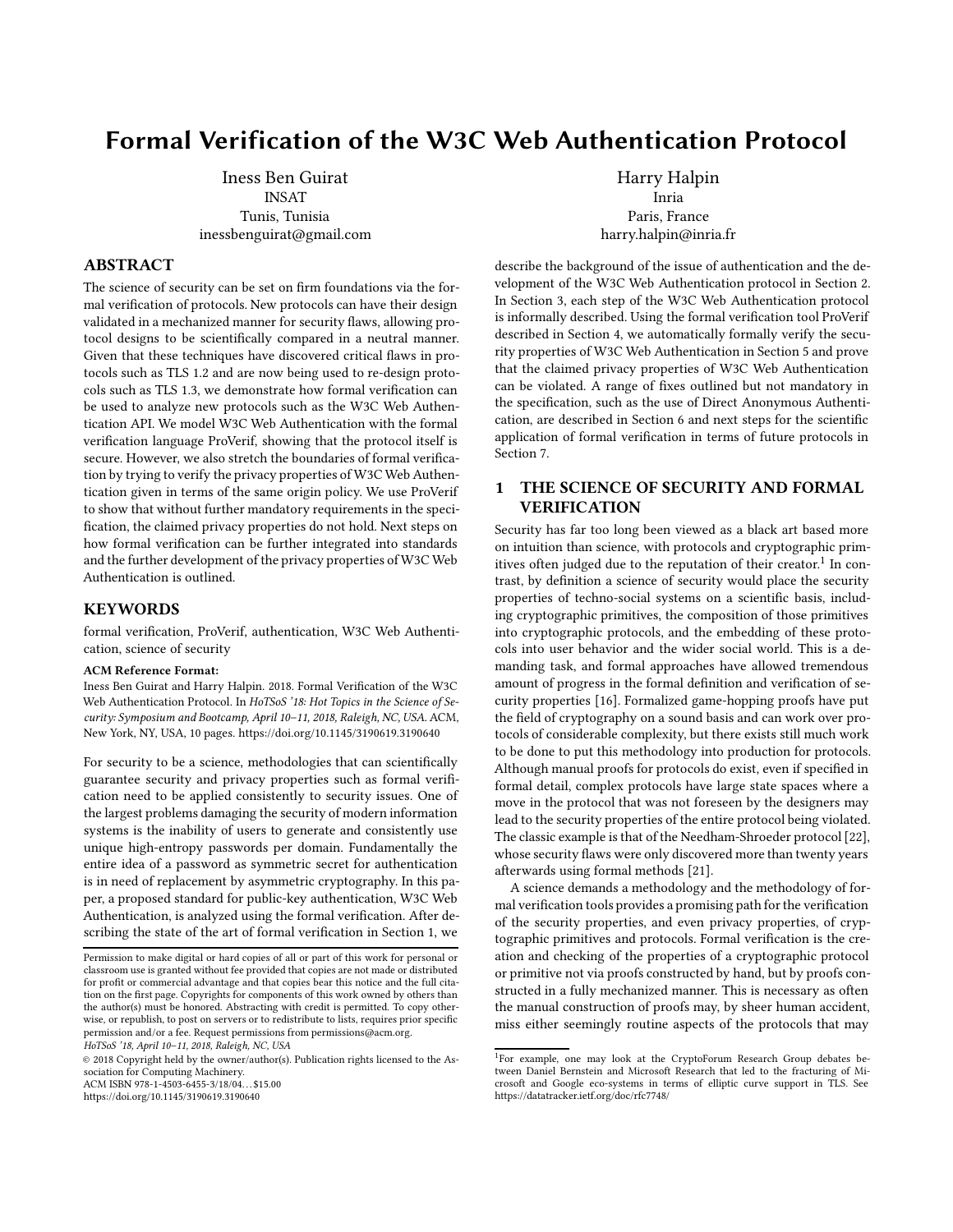violate their security and privacy properties, or that the level of complexity of the protocol is so such that the number of states that need to be inspected by hand are far greater than are possible within a reasonable amount of time. In modern protocols like TLS 1.2, it is precisely these kinds of obscure errors, such as the "triple handshake" renegotiation attack caused by complexity that were discovered via formal analysis [6].

While testing can help assess the security properties of a program, there will likely behavior of any program that is untested and can lead to the security properties being violated. Formal verification is the only approach that can guarantee correctness and security of a program. As formal verification via manual proofs are unlikely to cover all aspects of the security properties in every case, formal verification can be automated to explore the very large state spaces generated by programs. Note that this mechanized exploration is always within the constraints of the formalism used, so the entire state space may not be explored. Nonetheless, modern work in proof assistants such as Coq and the SMT solvers like Z3 deployed by  $F^*$  [28] has progressed to the point where they can explore efficiently very large state-spaces that would otherwise be impossible via manual proofs.

Progress has accelerated recently. Tools such as ProVerif can model protocols for security properties such as the leakage of secret under the symbolic model [9], while new tools such as CryptoVerif allow even the automation of proofs under the computational model used in game-hopping proofs [7]. Two large advances have been the ability to test for secret independence by tools like ctverif, i.e. constant-time verification, where it can be proven that the information flow and therefore implementation time is constant regardless of any secret material [3]. Another large advance has been the verified compilation of formally verified code in a higherlevel language such as  $F^*$  into a safe subset of C, thus allowing formally verified code to actually be run in real-life environments [25], which is useful is one wants to create a new implementation of a protocol. If one wants to formally model an abstract standard like W3C Web Authentication that already has multiple implementations, ProVerif would be the tool of choice, as the browser vendors have already implemented the protocol.

However, the main problem is that these tools are typically deployed to verify implementations of standards of cryptographic primitives (NIST) or protocols (IETF, W3C, IEEE, ISO) after the standard is complete. In general, the methodology of formal verification would be more productively applied during the development of a new protocol itself, so that the standard's specification is assured to fulfill its security and privacy requirements. There has been work on API analysis like the W3C Web Cryptography API [10], but this analysis was done after the standard itself was completed, although efforts in TLS 1.3 have incorporated formal verification into the standardization process [5].

## 2 BACKGROUND

One new standard that is still being completed but has not yet been subjected to formal verification is W3C Web Authentication. The W3C Web Authentication protocol was created in order to get rid of passwords on the Web. Previous studies [13] and a large number of password database breaches have demonstrated that passwords (which are equivalent to a symmetric secret shared between the server and client) tend to be low-entropy and difficult, if not impossible to secure due to the increasing amount of power being deployed by brute-force attacks.<sup>2</sup> This has long been recognized as an outstanding problem and there has been a large array of previous research, ranging from password authenticated key exchange (PAKE) and smartcard-based solutions, but they have all failed to reach large market penetration due to patents and the inherent issues in deploying new technology to millions of users.<sup>3</sup> Therefore, researchers have long pointed out that a standard API for authentication across all web browsers would be one possible solution [18].

As the result of the W3C Workshop on Web Cryptography Next Steps: W3C Workshop on Authentication, Hardware Tokens, and Beyond in 2014, large vendors such as Paypal and all major browser vendors (Google, Microsoft, Mozilla)<sup>4</sup> have started work on a new standard for authentication at the World Wide Web Consortium  $(W3C)^5$ . The W3C is the world's leading Web standards body, responsible for standards like HTML and cryptographic standards such as the W3C Web Cryptography API that allow the access of cryptographic primitives in the Javascript runtime environment.

The core concept of W3C Web Authentication is to use asymmetric key material on user's devices to authenticate a user to a web server rather than passwords [30]. W3C Web Authentication (sometimes called "WebAuth" or "WebAuthn") is implemented by building a Javascript protocol that can take advantage of key material on any device, called the authenticator, in a generic manner. Authenticators can range from key material on hardware keys such as Yubikeys or key material in the secure enclave of smartphones. Not only does this allow for the authentication secret (the private key) to remain protected on the client device, it also means that this secret is unknown to the user and therefore cannot be stolen through phishing. A user with a device that supports W3C Web Authentication can register directly with key material using one factor cryptographic authentication. Cryptographic material can be used as a factor in multi-factor authentication (in addition to traditional password-based authentication or other factors like SMS and phone calls).

The concept behind W3C Web Authentication was first articulated in PhoneAuth [12], a framework that ensures user authentication by opportunistically providing cryptographic identity assertions from a user's mobile phone while the user authenticated using passwords with another device, such as their laptop. Previous standards around two-factor authentication called Universal 2nd Factor (U2F) [27] and Universal Authentication Framework (UAF) for one-factor cryptographic authentication were developed by FIDO (Fast IDentity Online) [12], a non-profit formed in 2012 with 250 corporate members. The FIDO UAF specifications not only saved users from using passwords, but specified recovery procedures when they forget a password as well as the integration of personal identification information such as biometric data stored locally on the user's device, as the local storage of biometrics and other personal information is intended to facilitate the concerns of

<sup>2</sup><Onlinehashcrack.com>

<sup>3</sup> See US Patent CN105721153 A.

 $^4\rm{Except}$  Apple currently, although Apple often does not participate in the creation of new W3C standards.

<sup>5</sup><https://www.w3.org/2012/webcrypto/webcrypto-next-workshop/>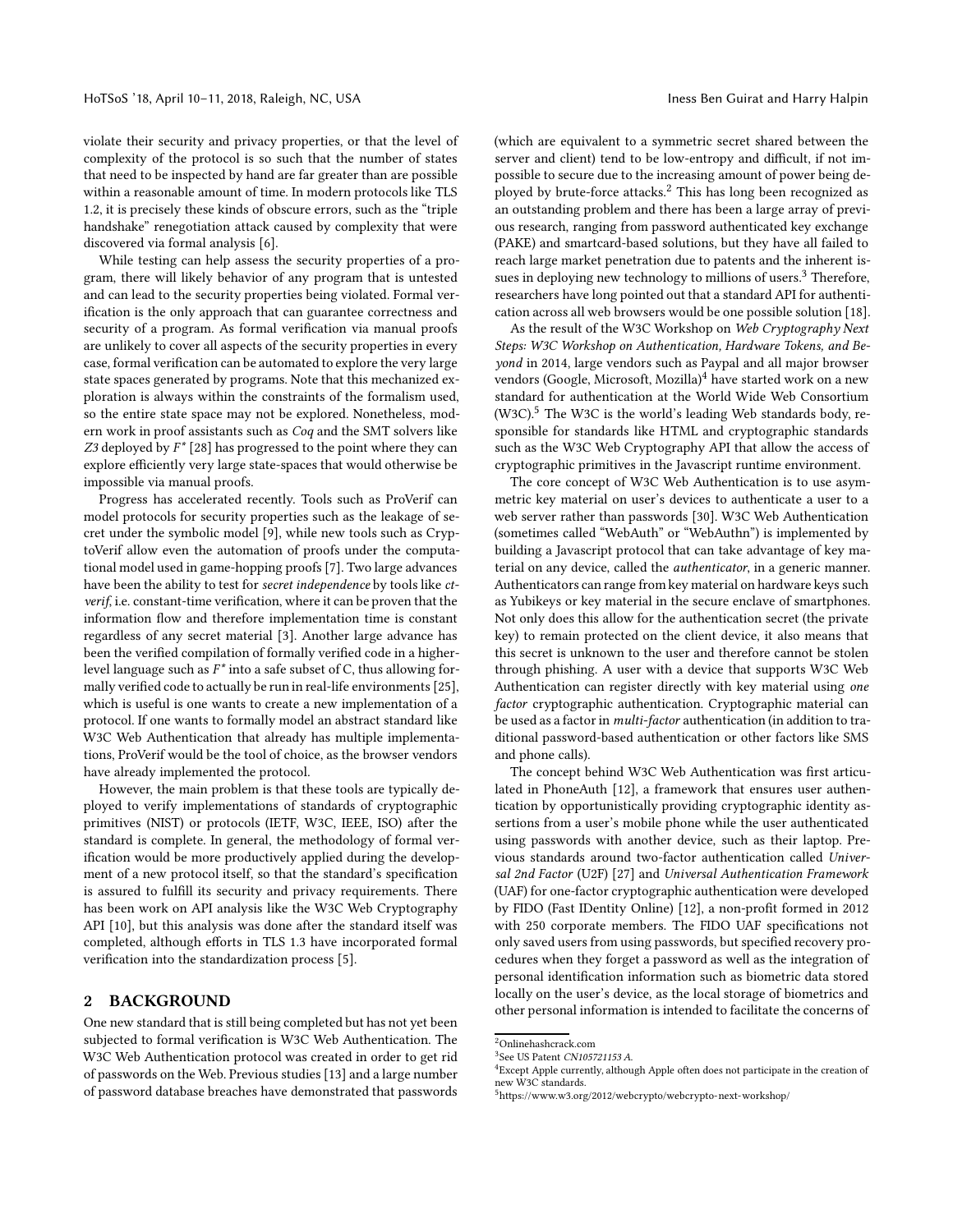users regarding personal data stored on an external server on the cloud. U2F was shipped with USB tokens deployed by companies internally such as Google and Github, and UAF with smartphones such as the Samsung Android.

The UAF and U2F specifications were simplified and unified in the FIDO 2.0 specification [29] that removed all references to specific factors such as biometrics and instead developed a unified API for the development that could deploy any number of authentication factors. The older FIDO protocol was formally verified using ProVerif, and it was detected that a missing check for an AppID could lead to attacks [23]. The AppID was removed in W3C Web Authentication and replaced by an RP ID whose checking is enforced. The FIDO 2.0 specification was submitted as W3C Member Submission to the W3C in 2015, and the W3C subsequently formed a W3C Working Group in 2016 to standardize the W3C Web Authentication API across all browsers. Google already accepts consumer-facing FIDO 1.0 and W3C Web Authentication using Yubikeys and other supported USB hardware tokens, as shown in Figure 1. A number of large changes from the FIDO 2.0 specification have happened, such as the simplication of the registration and authentication protocol, the enforcement of the same origin policy for privacy [26], and the use of asynchronous Javascript. Another related specification being developed at the IETF (Internet Engineering Task Force) in parallel to W3C Web Authentication API [4] is HTTPS Token Binding. The IETF HTTPS Token Binding standard is separate from W3C Web Authentication, although it is used to provide a TLS identifier for W3C Web Authentication if the client supports it.



Figure 1: Google Two-Factor Authentication Support

## 3 THE W3C WEB AUTHENTICATION PROTOCOL

The W3C Web Authentication protocol ensures strong user authentication using asymmetric cryptography [30]. W3C Web Authentication defines the security goals of their authentication protocol

in terms of the protocol being resistant to phishing attacks, manin-the-middle attacks, and unlinkability between user accounts and services.

A user is trying to authenticate to a *relying party* (RP) such as a website. The user is assumed to have one or more authenticator(s). For authenticating a user the authenticator has a set of credential keys, where new keys are created per origin, possibly derived via functions like key derivation (although this is unspecified) from a master key. Also, each authenticator has attestation keys, an asymmetric keypair for the identification of the authenticator or type of authenticator. A public key credential is created and stored by an authenticator for each relying party, where separate relying parties are defined by origins. An origin is defined as the domain name (including top-level domain), protocol, and port of a website such that<https://mail.google.com> has the origin google.com and thus shares a domain with<https://maps.google.com> but not with<https://maps.apple.com> or<http://evil.com> [26].



Figure 2: An example challenge-response flow

As given in Figure 2, authentication is done via cryptographically signing a challenge response protocol from the server. In detail, the private credential key never leaves the device but signs a challenge given by the server (1). A user interaction (such as a button press on a smartphone) is required for the user to sign the credential, which gives a "proof of presence" of a human being (2), as opposed to an automated attacker that is trying to brute force the signature from a captured device. Then the signed challenge is sent back to the server (3), registering the public key of the user or authenticating the user (4). The server challenge is a nonce, as well as its origin in order to prevent phishing and a HTTPS Token Binding (a number generated by the server that identifies a particular TLS channel) is given to prevent man-in-the-middle attacks. Unlinkability is preserved by having different credential keys for different origins. The public key credential can only be accessed by origins belonging to that Relying Party. These properties and their threat models are verified in Section 5.

The protocol has two distinct phases: 1) At least one registration phase to enroll a user's authenticator 2) One or more authentication phases, with a new one commencing when the user visits the website. During registration, a public key credential is created on a client's authenticator and associated by a relying party with the user's account on that relying party. In contrast, in the authentication phase, the challenge is sent from the relying party to the client and the relying party is presented by the client with an assertion proving the presence of the user who registered the public key credential and so authenticates the user. For signatures, the W3C Web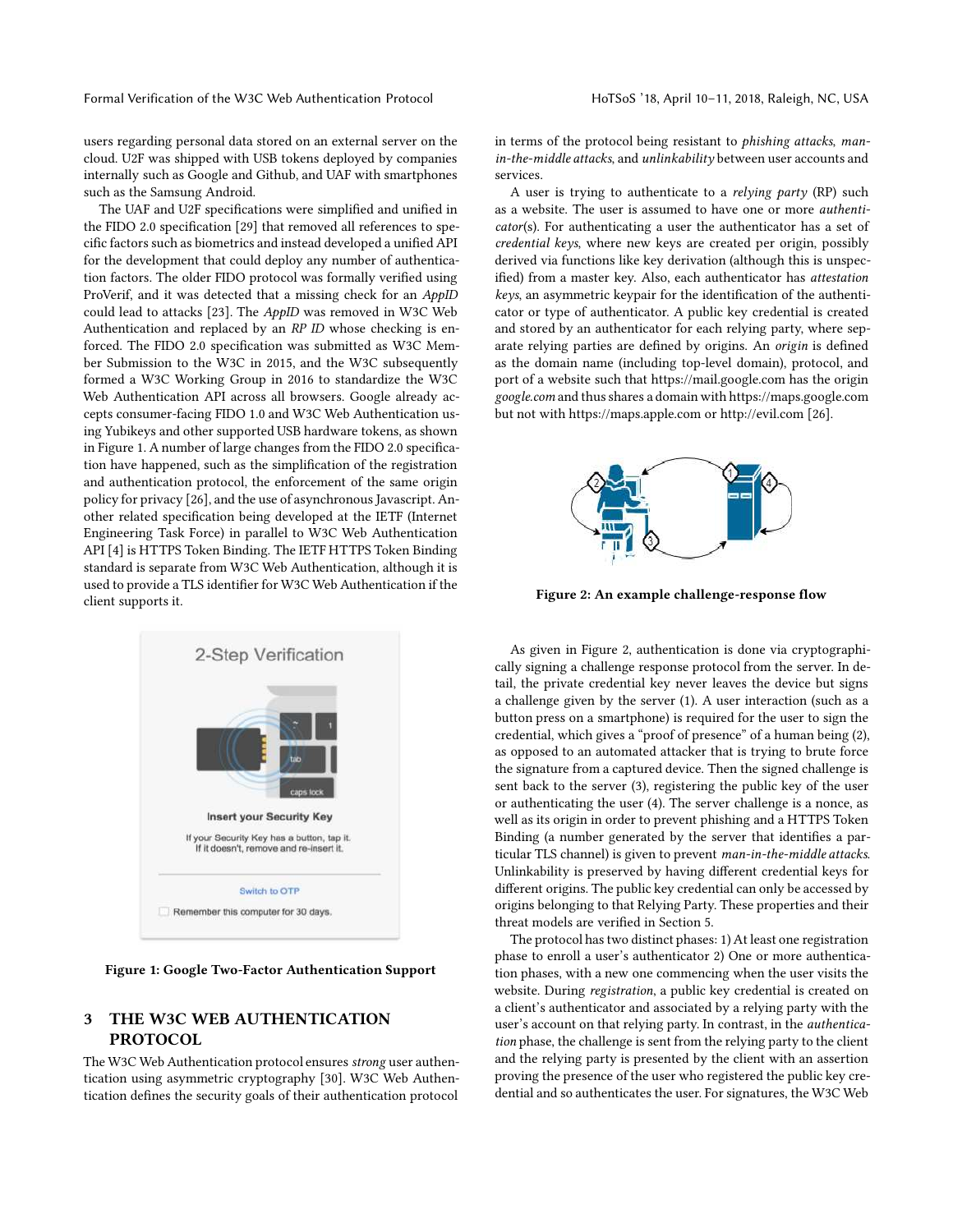Authentication protocol uses ECDSA (Elliptic Curve Digital Signature Algorithm). Currently, W3C Web Authentication supports the NIST P-256 curve.

#### 3.1 Registration

In the registration phase, the user and a Relying Party work in concert to create a public key credential and associate it with the RP's account for that user.

- (1) The RP (server) sends a challenge (a nonce) and an RP identifier to the user's client. The browser checks to see the RP identifier matches the origin of the sender.
- (2) The authenticator generates a new keypair for the origin of the RP, associating that credential keypair with that RP's identifier.
- (3) The authenticator returns to the RP, via the browser, a signed attestation certificate that includes an attestation key for the authenticator in addition to the challenge and the user's public key associated with the RP, along with other associated data (i.e. the origin).
- (4) The RP verifies the nonce and associated data before extracting the information in the attestation certificate. The RP associates the credential public key with the account (handle) of the user.

In the authentication phase, the authenticator attempts to cryptographically prove to a Relying Party that the user controls the credential private key associated with a previously-registered public key credential. A counter is added to make sure an authenticator is not "cloned" (when there are two different authenticators operating in parallel claiming to be the same authenticator).

- (1) The RP sends a challenge (a nonce) and the RP identifier to the user along with a handle previously registered for a keypair by the RP. As in registration, the browser checks to see the RP identifier matches the origin.
- (2) The browser prompts the user to select a credential, possibly from a list of credentials associated to the RP. The user consents for using this credential and generates an assertion signature with his private key for that credential.
- (3) The authenticator signs the challenge and associated data.
- (4) The authenticator, via the browser, returns a signed challenge and a counter to the RP.
- (5) The RP verifies the challenge, the counter, and verifies the signature of the user using the credential public key previously associated during registration with their account.

## 4 PROVERIF

ProVerif [9] ("Protocol Verifier") is an automatic tool for formal verification under the symbolic Dolev-Yao [15]. In a Dolev-Yao model, the cryptographic primitives are assumed to be working and are called as functions that an attacker cannot change, although the attacker may use the results of these cryptographic functions. In the threat model of Dolev-Yao, the attacker can observe the channel between participants in a protocol and can read, alter, block, and inject messages.

| $M, N ::=$                                         | terms       |
|----------------------------------------------------|-------------|
| $\mathbf{x}$                                       | variable    |
| $a[M_1,\ldots,M_n]$                                | name        |
| $f(M_1,\ldots,M_n)$                                | constructor |
| $F ::= pred(p_1, \ldots, p_n)$                     | fact        |
| $R ::= F_1 \wedge \ldots \wedge F_n \Rightarrow F$ | Horn clause |

#### Figure 3: Syntax of Horn Clauses Representation

ProVerif takes as a representation of a protocol described by Horn clauses and automatically tries to prove the security properties of the protocol by simulating an attacker over multiple sessions of the protocol. ProVerif can create generic predicates of any arity, but ProVerif includes special built-in predicates for cryptography defined with equational theories, including symmetric publickey cryptography (encryption and signatures), hash functions, and Diffie-Hellman key agreement. It can handle an unbounded number of sessions of the protocol and an unbounded message space. ProVerif can prove the following properties:

- secrecy: The attacker cannot obtain a secret.
- authentication: Modelled as a a correspondence property, namely that one event implies another event. In the case of authentication, a server accepts authentication if and only if the user accepts the same authentication. Informally, the user cannot authenticate to another server, or an attacker cannot impersonate a user.
- strong secrecy: The attacker can not identify the difference between any session of the protocol if the value of the secret changes.
- equivalences: Processes that can be proven to differ only by terms.

Due to its formalism, ProVerif can generate false attacks but if ProVerif claims that the protocol satisfies some property, then the property is actually satisfied. When the ProVerif cannot prove a property, it tries to reconstruct an attack by automatically generating an execution trace of the protocol that falsifies the desired property.

#### 4.1 Horn clauses

A protocol in ProVerif is represented by a set of Horn clauses; the syntax of these clauses is shown in Figure 3 and they have a standard Horn Clause formal semantics [9]. In Figure 3,  $x$  ranges over variables, a over constants (called "names"), f over functions, and  $p$  over predicates. The term  $M$  represent messages that are exchanged between participants of the protocol. A variable can represent any name. Names represent atomic values, such as keys and nonces. Each participant has the ability to create new names: fresh names are created at each run of the protocol. Names are considered as functions of the messages previously received by the principal that created the name. Thus, names are distinguished only when preceding messages are different in a protocol session. The security properties are given as queries over the Horn clauses, i.e. Horn clauses that may be true or false.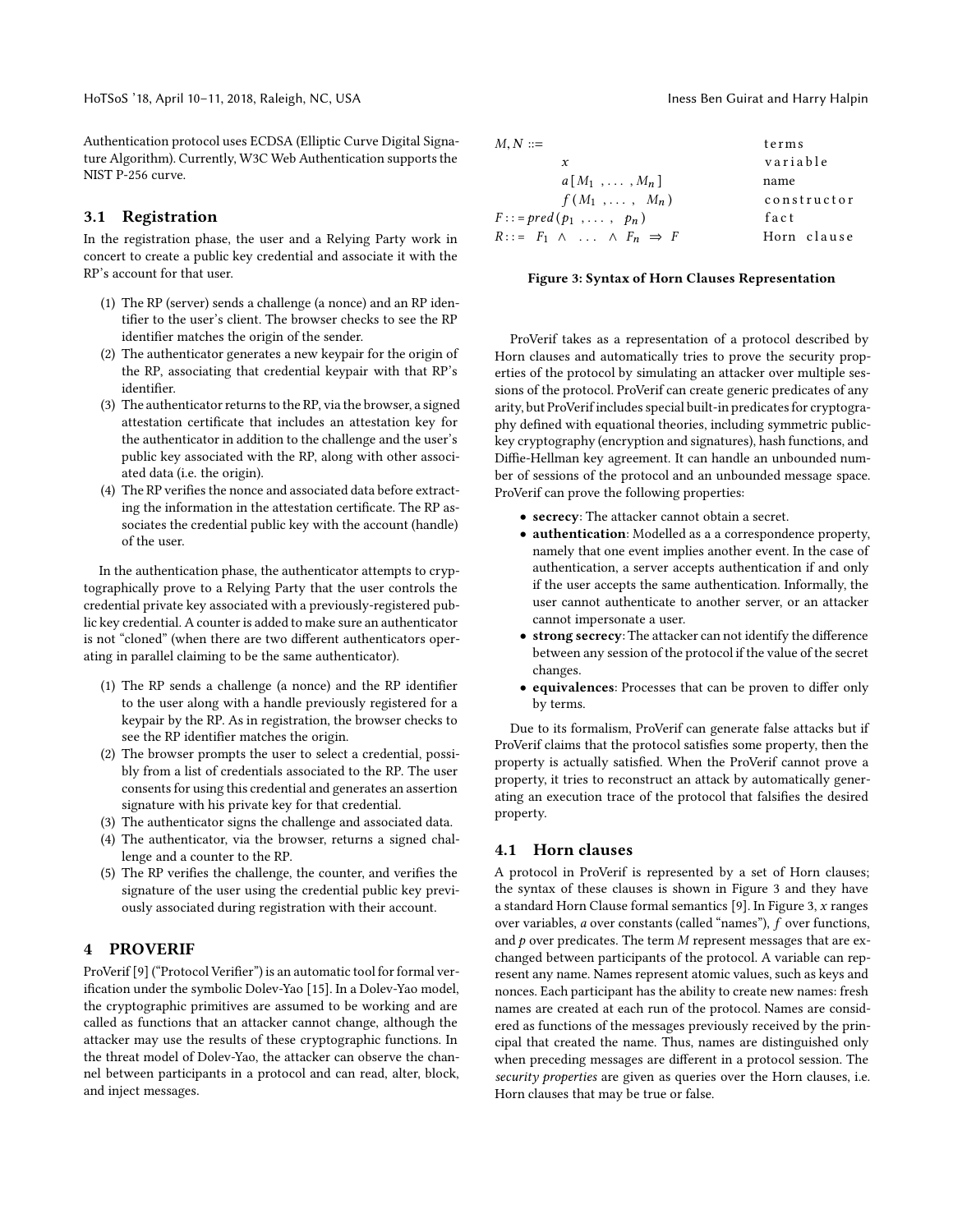| processes            |
|----------------------|
| null process         |
| parallel composition |
| replication          |
| conditional          |
| name restriction     |
|                      |

#### Figure 4: Syntax of the applied  $\pi$  calculus

#### 4.2 The applied  $\pi$  calculus

As ProVerif describes multiple phases of a protocol with possible branches, it describes these phases (i.e. the execution of a protocol described via Horn clauses over multiple sessions) as processes using the applied  $\pi$  calculus [8] introduced by Abadi and Fournet [1]. The applied  $\pi$  calculus is an extension of the  $\pi$  calculus with function symbols defined by an equational theory. Abadi and Fournet added cryptographic functions using equational theories [1], whose equational theories are used to define cryptographic functions in ProVerif. Note that when ProVerif is run, these statements in the  $\pi$  calculus are transformed into Horn clauses.

In particular, we will use the senc (symmetric encryption) and sdec (symmetric decryption) cryptographic functions to model TLS and sign and checksign to sign and check public key signatures. We will also use the built-in type nonce for nonces. Under a Dolev-Yao model, a bitstring type is used for generic messages, such as a credential. The protocol as a process initially runs in the first phase; then at some point protocol in this phase can stop and processes of the next phase are run and so on. State may be passed between phases, such as the transfer of compromised keys.

To put it all together, a ProVerif protocol description Σ has two major parts:

- A sequence of Horn clauses  $\Delta_1$ ...  $\Delta_n$  that contain names (variable and constant), constructors and destructors, equations (needed by cryptographic functions), processes and queries. Queries define the security and privacy properties to prove.
- *P*, the top-level process which then uses  $\Delta_1$ ....  $\Delta_n$  as its toolkit for creating a flow for the protocol.

The replication !P, representing an unbounded number of copies of  $P$  in parallel, launches the protocol flow. During verification, tables store persistent state such that the process insert  $a(M_1, \ldots, M_n)$ ; P inserts the entry  $(M_1, \ldots, M_n)$  in Table *a*, and runs *P*. The process get  $a(=M_1, x_2, \ldots, x_n)$  in P retrieves an entry  $(N_1, \ldots, N_n)$  in Table *a* when  $N_1 = M_1$ . If such an entry is found, then  $x_2, \ldots, x_n$  is bound to  $N_2, \ldots, N_n$  and runs P. Tables can be used to store values such as nonces and secrets that maintain state between multiple runs of the protocol.

When ProVerif is used to formally verify the security properties of a protocol, it runs a resolution algorithm on the representation of the protocol, given as Horn clauses  $(\Delta_1, \ldots, \Delta_n)$ . A query of a security property is then  $\Delta q$ , i.e. a statement of a successful attack. Usually, this is  $attacker(K)$ , where the statement is that the attacker knows secret material K. The resolution algorithm tries to derive  $\Delta_q$  from  $\Delta_1$ ....  $\Delta_n$ . If it does, then the execution trace of

the derivation is the *attack*. If it does not find an attack, the query is false. Note that ProVerif is sound such that if an attack exists in the protocol, it is found by the resolution algorithm. However, ProVerif is incomplete such that false attacks can be found (i.e. each attack should be manually checked) and insofar as for certain protocols ProVerif may not terminate.

## 5 FORMAL VERIFICATION OF W3C WEB AUTHENTICATION

In this section, we describe the process of formally verifying the W3C Web Authentication using ProVerif. For each section, we describe the threat model and then demonstrate the protocol's formalization using ProVerif, and finally if the properties were proven to hold by process of formal verification. In detail, we describe how we model the user and the server for both authentication and registration phases, and how we formalize privacy in terms of the same origin restriction in Section 5.3. The description of the protocol in ProVerif is given in boxes.

#### 5.1 Components

In more detail, the following key material-related components are used in W3C Web Authentication. Given the complexity of W3C Web Authentication, we do not verify many components that are not used in key material-based operations. Note that as ProVerif does not have a representation of numbers so we cannot verify the counter, so it is left out of the model. We assume that the channel between the token and the browser is secured and so model both as a singler user entity. We assume the network connection is secured successfully using TLS, which we explicitly model via symmetric key encryption. The following variables in our model are used in both phases:

- Credential public key  $(\rho k_A)$ : "The public key portion of a Relying Party-specific credential key pair, generated by an authenticator and returned to a Relying Party at registration time" [30]. For each relying party, the user  $A$  generates a new credential public key for future use.
- Credential private key  $(sk_A)$ : "The private key portion of the credential key pair is known as the credential private key" [30]. The authenticator sign each message to a RP with this key, and it's usually saved in the authenticator or in the user A's platform.
- Credential ID (credential<sub>ID</sub>): "A probabilistically-unique byte sequence identifying a public key credential source and its authentication assertions" [30]. This uniquely identifies a credential.
- Relying Party Identifier  $(RP_{id})$ : "A valid domain string that identifies the Relying Party" [30], with the domain by default being the origin of the RP (server S).
- Nonce  $(N<sub>S</sub>)$ : A nonce is an arbitrary number that may only be used once to prevent replay attacks, and used as part of the challenge in the WebAuth protocol sent by the server S.
- Attestation certificate (sign(att)): "An attestation statement contains a signature by an attestation private key over the attested credential public key and a challenge, as well as a certificate or similar data providing provenance information for the attestation public key, enabling the Relying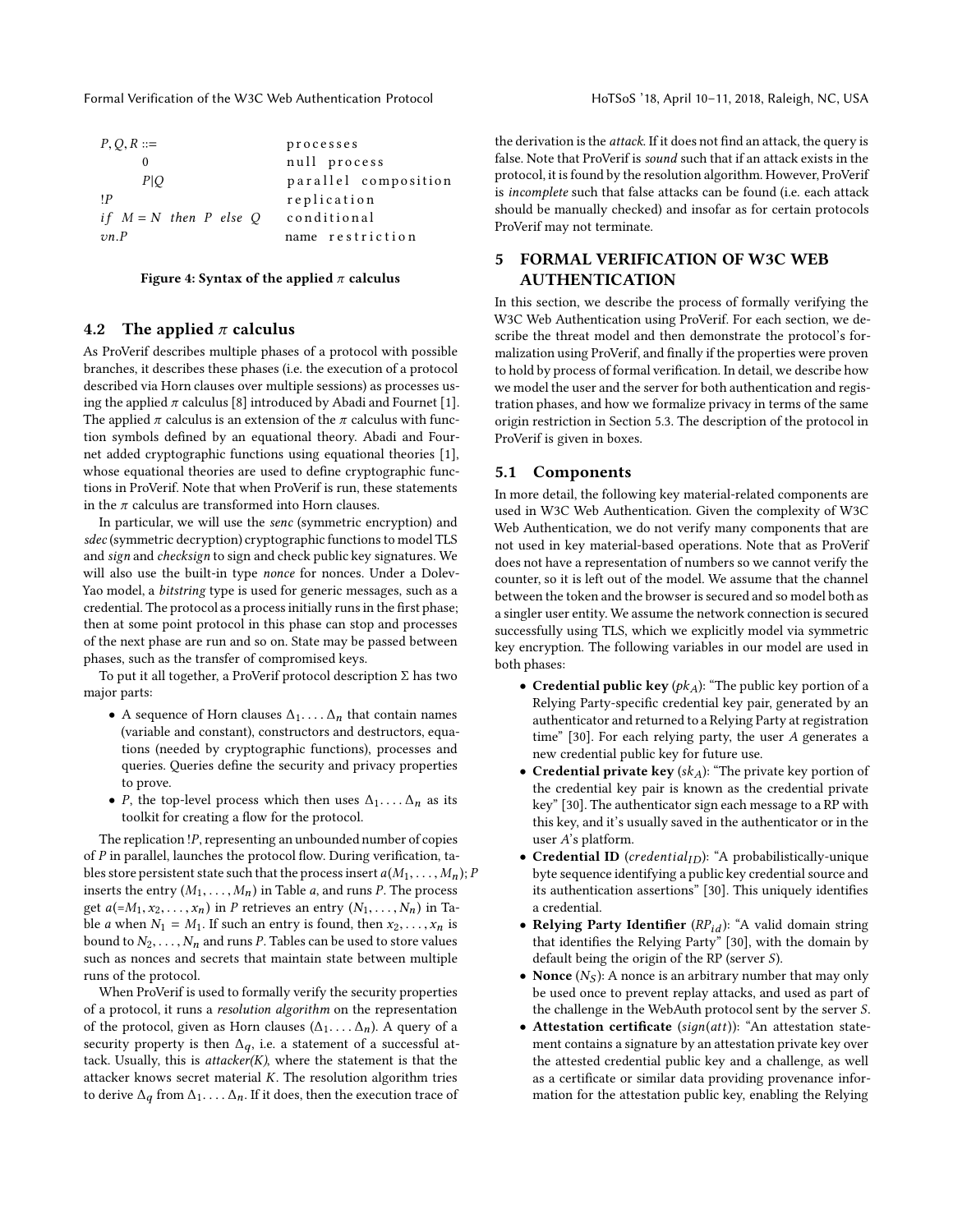Party to make a decision to trust the attestation or not"' [30]. We simplify the model of the specification by considering the attestation object in the registration as a single signed object including the attested credential data and the challenge.

- Attestation public key  $(atth)$ : "The attestation public key conveyed in the attestation certificate to verify the attestation signature" [30], of user A for attestation att.
- Attestation private key ( $attsk_A$ ): The private key needed to "sign the Relying Party-specific credential public key (and additional data) that it generate" [30] of user A for attestation att.

## 5.2 Security Properties of W3C Web Authentication

In this section, the ProVerif model is described. Code samples in ProVerif syntax are given in boxes, illustrating the parts of the model as needed.<sup>6</sup>

5.2.1 Threat Model. The threat model of security properties is a network attacker, an attacker that can control all messages on a channel [2]. In passive attacks, the attacker can intercept and read all messages sent on the network and can run arbitrary computations on messages. In active attacks, the attacker can compute messages and also alter, block, and send its own messages on the network, including messages involving computation.

5.2.2 Security Goals. We want to prove integrity, which we can prove by showing that no secret key material can be known by the attacker, as is done via "phishing attacks," and so all messages maintain integrity. We also want to prove authentication, i.e. the user can only authenticate to the server they have registered to (preventing "man in the middle" attackers) so the attacker can not impersonate the user.

5.2.3 ProVerif Description. In our model, we assume that a valid TLS connection is established before commencing the W3C Web Authentication protocol. As the network traffic is encrypted by TLS, we model that each message sent on the channel is encrypted via a symmetric shared secret. We do not model HTTPS Token Binding and other associated non-cryptographic data outside the RP ID. To simplify the explanation, we use the term "server" rather than "relying party" (RP) in our model and do not model provenance data (outside of the RP ID) like Token Binding.

During the registration phase the server (RP) S sends a challenge and  $RP_{id}$  to the user A. The user generates the attestation certificate, signs it with their attestation secret key, and sends back to the server.

 $S \rightarrow A : (N_s, RP_{id})$  $A \rightarrow S$  : sign(N<sub>s</sub>, RP<sub>id</sub>, pk<sub>A</sub>  $credentialID, atthk_A), attsk_A)$ 

When the server receives the attestation certificate, the server verifies the certificate of the authenticator (via the signature) and the challenge as well as RP ID.

In the authentication phase, the server sends another challenge to the user. The user receives another challenge, signs it and returns a response signed with the credential public key to the server (checking origin, although we do not model any other additional data such as HTTPS Token Binding and user handles associated with Credential IDs).

$$
S \rightarrow A : (N_s, RP_{id})
$$
  

$$
A \rightarrow S : sign((N_s, RP_{id}), sk_A)
$$

The server verifies the signature with the user's public key for his credential. Once the signature is verified, the user is authenticated.

In our ProVerif model, subscripts are concatenated to names in variables (i.e.  $N_s \rightarrow N_s$ ). The symmetric key established by TLS is given by  $k$ .

To model W3C Web Authentication in ProVerif, we query whether the attacker can get knowledge of any key material or spoof the Credential ID via the following queries: query attacker(attskA), query attacker(attpkA), query attacker(k), and query attacker(credentialID). To verify the authentication property, we created an authentication procedure with two events, sentChallengeResponse and valid-ChallengeResponse. The first event triggers the second event if the authentication is successful in order to prove authentication.

event sentChallengeResponse(bitstring, bitstring). event validChallengeResponse(bitstring, bitstring). query *m1*:bitstring, *m2*:bitstring;  $event(valuehallengeResponse(N, s)) \Longrightarrow$ event(sentChallengeResponse(m1, m2)).

A user is modelled as a set of credential keys and attestation keys on their authenticator. Credential keys are given a credential ID.

> let processUser ( k: key, credentialID:bitstring, attskA: AttestationPrivatekey,  $atrbkA:AttestationPublicKey) =$

A user has two functions, one for registration and another for authentication. If a user receives a challenge nonce, it responds with the signed attestation credential if they have not registered with the server before. Therefore, the user generates a new credential keypair ( $pk_A$ ,  $sk_A$ ) and returns an attestation credential signed with their attestation secret key  $attsk_A$ .

> in(c, s:bitstring);  $let(Nu:none, RP:host) = sdec(s, k)$  in new skA:skey; let  $pkA = spk(skA)$  in out(c, senc(signAtt((spk(skA), attpkA, credentialID,  $Nu$ ), attskA), k));

If a user receives a challenge nonce and it has received the message before, then it returns the attestation credential signed with

 $^6$  The full ProVerif code is available fro[m https://github.com/hhalpin/webauthn-model.](https://github.com/hhalpin/webauthn-model)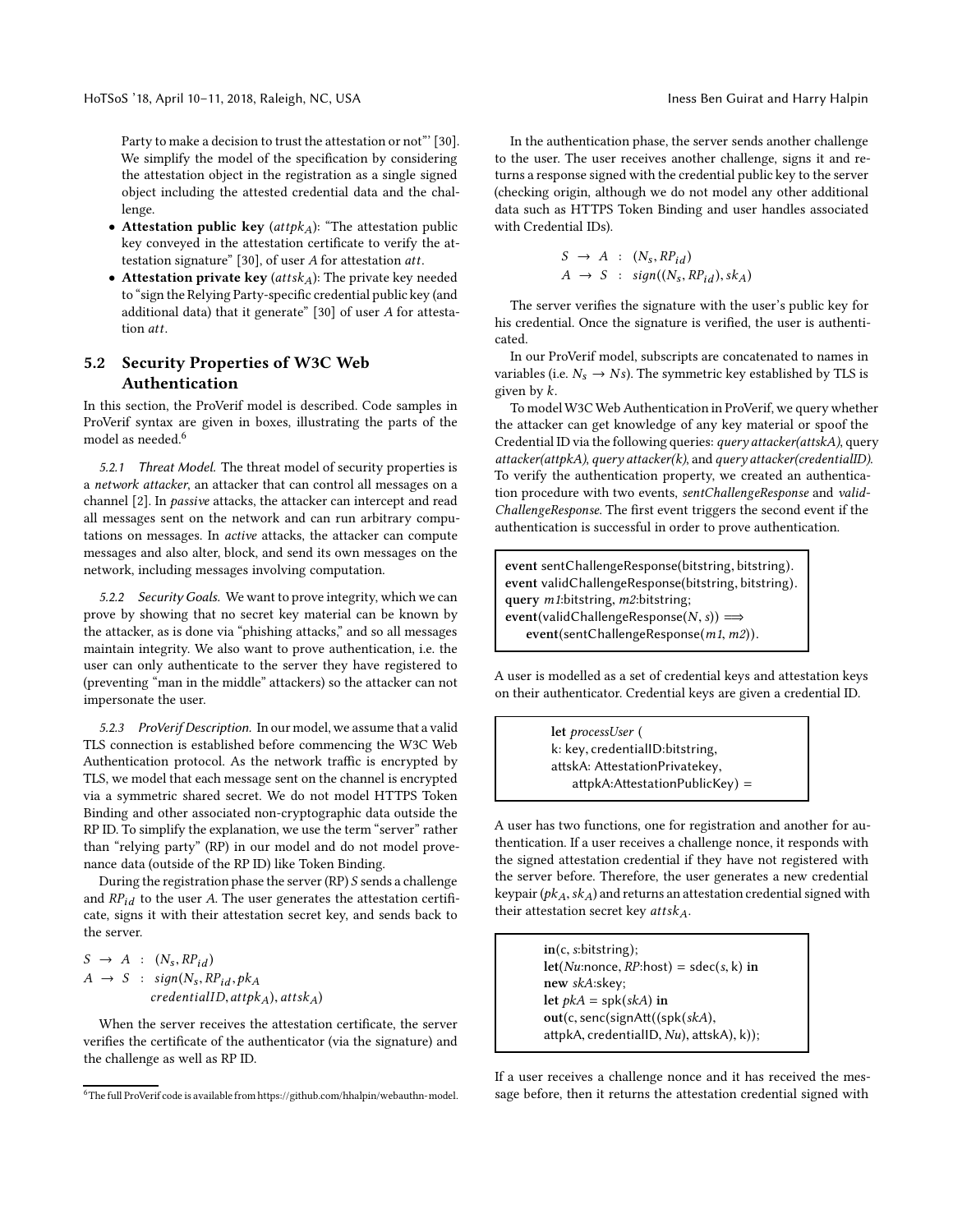its already created credential key  $sk_A$ .

in(c, s:bitstring); let  $mess1 = \text{sdec}(s, k)$  in event sentChallengeResponse(mess1,  $sign(senc(mess1, k), skA));$  $out(c, sign(senc(mess1, k), skA)).$ 

The second party in the Web Authentication protocol is the server, which is identified with its "origin"  $RP_{id}$  and has a shared symmetric TLS key k with the user.

> let processServer (k: key,  $RP$  id:host) =

During registration, the server sends a nonce  $N_{s1}$  with its  $RP_{id}$ . When it receives a message, it stores the received credential key  $pk_{Y1}$  to associate it with user A and checks to make sure the attestation certificate is signed by the attestation key  $atthu_1$ .

new Ns1 : nonce;  $out(c,senc((Ns1, RP_id), k));$ in(c, s:bitstring); let  $m = \text{sdec}(s, k)$  in let ( $pkY1$ : pkey,  $attpkU1$ :AttestationPublicKey,  $credUser:$  bitstring,  $Nu:$ nonce) = getmess $Att(m)$  in let ver = checksignAtt $(m, \text{attpkU1})$  in

During authentication, the server checks that the received nonce  $N_u$  matches  $N_{s1}$ . Then the server checks to make sure the signed challenge returned by the user is signed by the key  $pk_{Y1}$ . Only then is the authentication event validChallengeResponse triggered.

```
if (Nu = Ns1) then
(new Ns2 : nonce;
let mess = nonce to bitstring (Ns2) in
out(c, senc ((mess, RP id), k));
in(c, s:bitstring);
let m1 = \text{sdec}(s, k) in
let m2 = checksign(m1, pkY1) in
let m3 = getmess(s) in
if (m3 = \text{getmess}(s))then event validChallengeResponse(m3, s))
```
In order to determine if an attacker can impersonate a user via a "phishing" or "man in the middle attack," we can query to determine if an attacker can reach the authentication event, as could be done if the attacker could gain knowledge of the key material of the user and so register themselves as the user (phishing), or intercept the challenge and send their own signature which would be accepted by the server as the user's signature ("man in the middle"). The results of running ProVerif over the following model

resulted in no knowledge of the key material or credential ID being found by the attacker, and a validChallengeResponse from the server always was preceded by a sentChallengeResponse from the user. Therefore, no phishing and "man in the middle" attacks were found, so we can surmise that the W3C Web Authentication securely authenticates users to servers.

## 5.3 Privacy Properties of Web Authentication

While W3C Web Authentication has been formally verified to uphold its security properties of preventing phishing and "man in the middle" attacks, W3C Web Authentication also claims that authentication is unlinkable between origins, and we now seek to formally verify this property.

5.3.1 Threat Model. Traditionally cryptographic protocols have been required to satisfy secrecy (preventing phishing) and authentication (preventing "man in the middle") properties. These requirements are normally verified by modeling them as reachability problems, i.e. can an attacker reach the key material or authenticate as a user? Some properties such as privacy cannot easily be expressed using the traditional threat model of ProVerif. However, similar to key material in security, once sensitive information is leaked, the identity of a user may be revealed. The threat model for the privacy properties is a malicious or honest but curious server whose goal is to uniquely identify a user, which is not a network attacker, but a Web attacker [2]. The goal of the Web attacker is to identify the user across domains using techniques like cookies to track the user. The goal of new web standards is to avoid accidentally introducing a new "super-cookie" by accident that lets even non-malicious servers track users across origins.

5.3.2 Security Goals. Privacy is difficult to formalize insofar as privacy is a holistic concept and may mean different things in different scenarios. Typically, privacy is defined as unlinkability, where given "two or more items of interest" that "these items of interest are no more and no less related after [the attacker's] observation than they are related concerning his a priori knowledge" [24]. In terms of the same origin policy, this means that for any authentication event using Web Authentication within a given origin, the user should not be related in anyway to another event using Web Authentication at another origin. In terms of unlinkability, a user being unlinkable in relationship to other users creates an anonymity set as regards a group of users and a given action like authentication. As put by Pfitzmann, given that "anonymity is the state of being not identifiable within a set of subjects, the anonymity set," various technologies to maintain privacy may be considered better than others insofar as they provide larger anonymity sets. However, for purposes of our formal verification, we will not use anonymity sets, but simply see if a user can be linked at all between two authentication events.

5.3.3 ProVerif Description. Unlike security properties, there is not a clear way to model privacy properties in ProVerif. One approach is to compare an ideal flow of the protocol from one that instantiates concrete values, so that privacy violations can be inferred if a difference between the ideal and the instantiated flow can be detected [20]. However, the problem with this approach is that it assumes that the attacker is a network attacker observing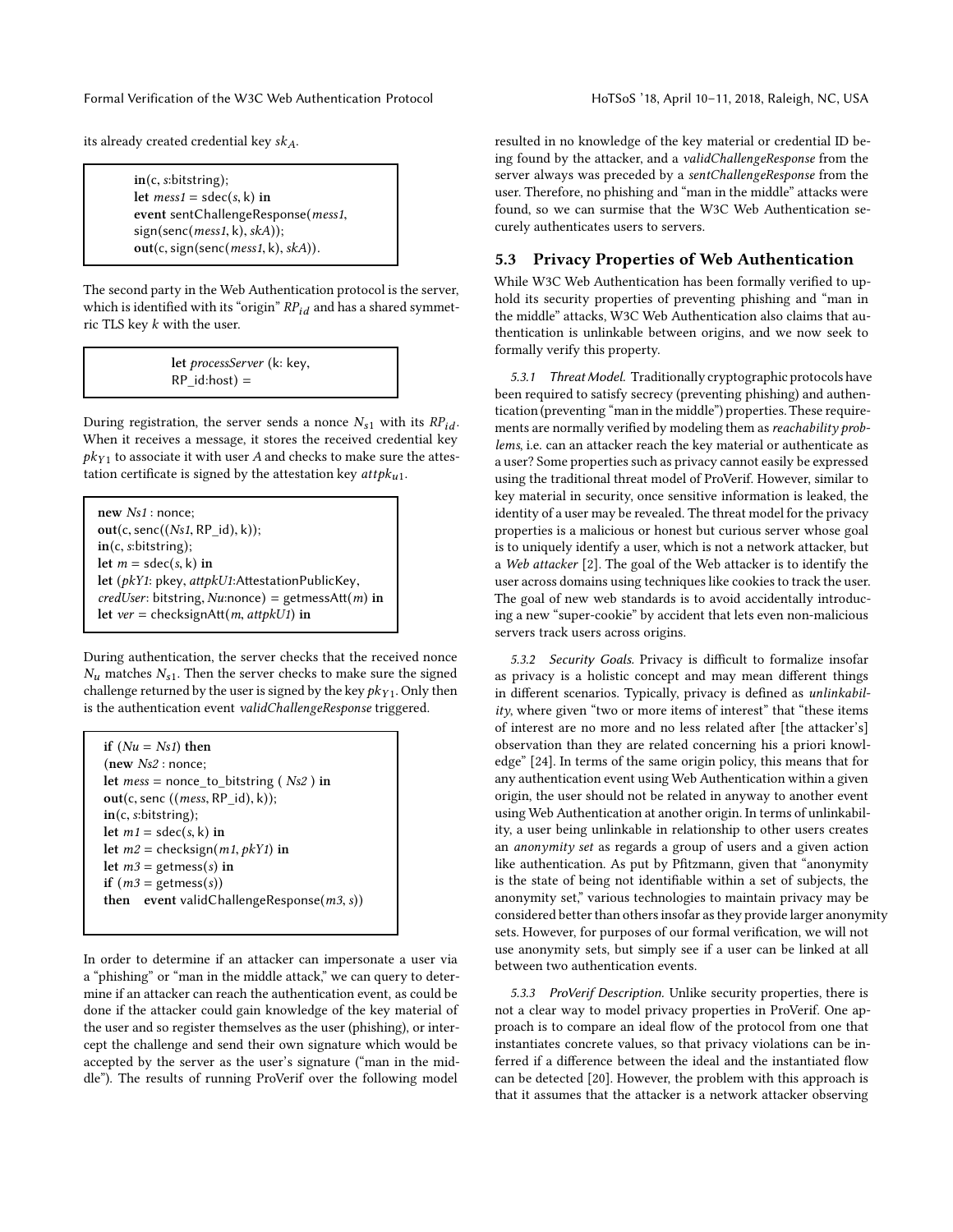the secure channel (such as the TLS connection), not a party in the protocol such as the server. One simple option of modeling the server itself as malicious could have the server drop all data to the clear, but this would not accurately model a protocol that inadvertently allows some data to be shared between non-malicious servers on different origins due to the design of the protocol itself.

In order to model privacy in terms of the protocol itself violating the same origin property in ProVerif, we used a reachability event. For a two-party protocol, a unique identification of a user simply requires that between two sessions of the same program the same user can be identified via reaching an event that connects two different registration or authentication events in the protocol. In order to test unlinkability in Web Authentication, we add to the server the ability to create a database of keys using ProVerif's table constructor. For each registration phase, the servers checks its database of attestation keys and tries to determine if the same attestation key has been used before. If it has, the user is re-identified by virtue of using the same attestation key and the unlinkability property is broken. For example, this is the case when the same user tries to create two different accounts with different credential keys but using the same authenticator (if the authenticator has a single attestation key).

In ProVerif, we model privacy as the event reachSameKey, where we store key materials such as attestation keys  $(Attpk_U)$  for a given user U in a table. Then we can show that when the model is ran over an unbounded number of session, the same key material can be reached across multiple sessions, allowing the attestation key material to be used as an identifier for a user across origins.

> get tableAttPk(attpkU) in event reachSamekey( $attpkU$ ) else insert tableAttPk( $attpkU$ );

ProVerif proved that reachSameKey can be reached across multiple sessions of the protocol.<sup>7</sup> The problem is that the W3C Web Authentication protocol sends in the registration phase an attestation public key and the initial attestation credential is signed by the attestation private key. The server simply has to store these attestation public keys and check to see if an attestation key already exists in its database when a user attempts to register to the server. If the attestation key is already in the database, the user is reidentified by their re-use of the same authenticator. Note that keys are not required by this attack on privacy, as any authenticator-specific identifier would allow the attack to be done.

## 6 RESULTS AND NEXT STEPS

We modeled both the security and privacy properties of W3C Web Authentication, and proven (assuming TLS usage) that the user can authenticate securely using cryptographic key material as their key material can not be violated by a network-level attacker. However, if we assume that the server is either "honest but curious" or malicious, the privacy property of unlinkability between origins

can be violated. In this second scenario, the server is trying to identify that the same user is behind two accounts even though he is using two different public credential keys. The server creates a database and saves the attestation public key during the registration phase. When the same user is registering their authenticator for the second time and tries to create an account with another credential public key, the server checks the database and identifies that it's the same user as the new user registered the same authenticator as a previous user. This scenario can be expanded if two servers are co-operating. In this case, the first server (on one origin) can share the attestation key of the device with a second server controlling a different origin than the first server. Then, when a user that has already registered their authenticator at the first server begins to register their authenticator on to the second server, the second server can identify the user across origins. Therefore, the privacy properties of W3C Web Authentication do not hold unless there is a modification to the authenticator's attestation keys cannot be linked across origins with a user identity. The specification does note that no attestation may be used and that basic attestation should have keys where "authenticators of the same model often share the same attestation key pair" [30], but this is not enforced. The idea of an "Anonymization CA" that "can dynamically generate per-origin attestation keys and attestation certificates" is mentioned but "the envisioned functionality of an Anonymization CA is not firmly established" [30]. There are three options that W3C Web Authentication currently discusses, although these methods are not given as mandatory in the W3C draft Recommendation. In detail:

- In self-attestation, the authenticator "uses the credential private key to create the attestation signature"and so "the authenticator has no distinct attestation key pair nor attestation certificate" [30], allowing the attestation not to convey any new property about the authenticator and so would preserve the user's unlinkability across origins.
- Even under basic authentication, it is possible that "authenticators of the same model often share the same attestation key pair" [30]. Therefore, rather than uniquely identifying a user, the use of the attestation key likely will reduce their anonymity set.
- The authenticator has an "authenticator-specific (endorsement) key" that is "used to securely communicate with a trusted third party, the Attestation CA" [30]. However, this would reduce the anonymity set of the user and also has the unfortunate side-effect of introducing a trusted thirdparty into the system that can then vouch for any details of the authenticator. The main advantage of the CA is that rather than per model keys, possibly per brand keys could be used that would increase the anonymity set, i.e. all Yubikeys could use Yubico as their trusted Privacy CA, producing a larger anonymity set.
- With elliptic curve direct anonymous attestation (ECDAA), an anonymous authentication credential is used to blindly sign the attestation credentials. The use of "blinding avoids the DAA credentials being misused as global correlation handle" [30] and so keeps the user's attestation action private from the CA itself.

 ${\rm ^7The}$  full ProVerif output for the attacks on both models are available from [https://github.com/hhalpin/webauthn-model.](https://github.com/hhalpin/webauthn-model)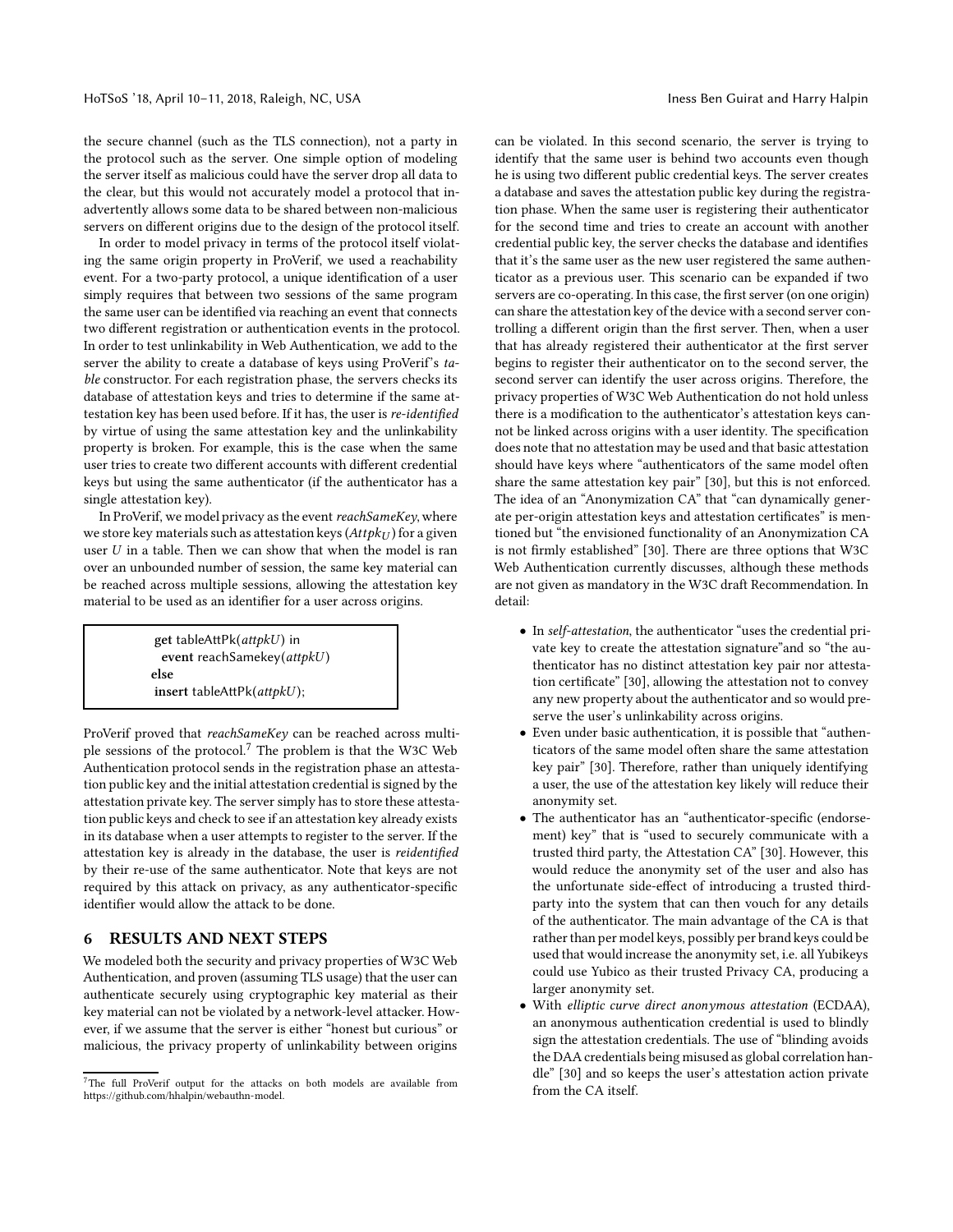ECDAA is a variant of Direct Anonymous Attestation (DAA) that uses elliptic curves rather than the RSA keys typically used in DAA [11]. Of all the schemes suggested by the W3C Web Authentication Protocol [30], the most promising in terms of privacy is EC-DAA, so we will explore ECDAA as it is the best mitigation available currently for the privacy problem of W3C Web Authentication. The DAA [14] protocol satisfies privacy whenever a process where Alice interacts with the verifier is observationally equivalent (to an attacker whose goal is identify users) to when Bob interacts with the verifier. This is the only technique that guarantees the identity of the user are not revealed to a third party (such as in the attestation CA case) and the attestation of the authenticator can be transmitted to a server without linking it across origins or to the third party issuer.

#### 6.1 ECDAA

DAA (and ECDAA) allows the remote attestation of an authenticator to a server while preserving the privacy of user, unlike the normal case of an attestation CA. The goal is that a user can have the capabilities of their authenticator attested while protecting their identity from a third-party server, called the issuer, that generates the attestation credentials. The server must only learn that their authenticator is trusted and not which particular authenticator is being used, and therefore it would preserve the same origin policy restriction of W3C Web Authentication. The DAA protocol can be viewed as a group signature scheme without the ability to revoke anonymity. In broad terms, the authenticator contacts the issuer of attestation credentials (such as their device manufacturer) for their device and requests membership to a group. If the issuer wishes to accept the request, it grants the authenticator an attestation credential. The host is now able to anonymously authenticate itself as a group member to a server, and the server can act as a verifier with respect to its attestation credential. This protocol is initiated when an authenticator wishes to obtain an anonymous authentication credential and so must take place before the registration and authentication phases of W3C Web Authentication.

- (1) The authenticator creates a secret  $f$  and a blinding factor  $v'$ and it constructs a blinding message  $U = blind(f, v').$
- (2) The issuer creates a nonce  $n_e$ .
- (3) The authenticator receives the nonce in an encrypted message, decrypts it and returns  $hash(U||n_e)$ .
- (4) The issuer confirms that the hash is correctly formed.
- (5) The issuer generate a nonce  $n_i$  and sends to the authenticator.
- (6) The authenticator constructs a proof of knowledge that the messages  $U$  and  $n_i$  are correct.
- (7) The issuer verifies the proof and generates a blind signature on the message U
- $(8)$  The authenticator verifies the issuer's signature and proof and unblinds the signature, revealing a secret credential  $v$ (the signed  $f$ ).

Once the authenticator has the anonymous attestation credential from the issuer, it can produce a proof of knowledge of a signature on the message sent by the server and therefore proves that the authenticator has a valid attestation from the issuer. This technique has been formally verified in the DAA case using ProVerif [14], although the formalization of the elliptic curve-variant remains future work.

Note that signature of the issuer reduces the anonymity set, as the issuer reveals "per brand" identity, and from the standpoint of the RP, the anonymity set could be the same as an attestation CA. What is likely needed for future versions of the W3C Web Authentication API, in particular on anonymization CAs, is a move to finer granularity of attributes, such as the support of simply revealing the particular attributes of authenticators. Regardless of the scheme in W3C Web Authentication used to mitigate the attack, the attestation public key and attestation certificate on registration in W3C Web Authentication still reduces the anonymity set considerably and increases the chances of linking a user across origins. Therefore, future research should engage with attributebased credentials and forms of unlinkable credentials that have better privacy properties than DAA-based schemes [17].

#### 7 CONCLUSION

While we have started to formally verify that the W3C Web Authentication protocol is secure and so ensures strong user authentication, the W3C Web Authentication API allows violations of the privacy of users that undermine the stated goals of the protocol in terms of unlinkability of users between origins, unless suggested functionality is made to be mandatory. The solution is to require more detailed and mandatory privacy protections in the protocol itself, such as having the authenticator generate dynamically an attestation public key that is specific to each origin where an identifier guarantees the type of authenticator (rather than a separate key) or use cryptographic techniques such as ECDAA or zero-knowledge proofs that are more privacy-preserving than any of the options recommended in the W3C Web Authentication protocol [17]. Future work should formalize more completely ECDAA with W3C Web Authentication and the other options in the speci fication. In general, our model makes a number of simplifications and so much work is needed to formally model the complete protocol as given in the W3C specification, and so this model should be considered a beginning that can be subject to review by the W3C Working Group rather than the end of analysis.

Although security properties are fairly straightforward to prove, privacy properties are more difficult to formalize, and future research should find better formalizations that fit within both symbolic and computational formal verification tools, with a focus on common privacy boundaries such as the same origin policy for the Web. This would allow multiple protocols from web browsers that should maintain the same origin policy, such as the currently unverified WebRTC protocol and verified (although not in terms of privacy properties) W3C Web Cryptography API [10], to be easily verified using the same tool-set. Likely a modular approach to formally verifying the security and privacy properties of web applications could eventually be accomplished, as these web applications depend on combinations of these APIs and protocols. More work needs to be done to model the same origin policy in ProVerif even for W3C Web Authentication, in order to develop a standard way of verifying privacy across Web APIs. More comprehensive ways of modeling privacy beyond reachability should be applied and extended to cover the same origin policy [20], although we are the